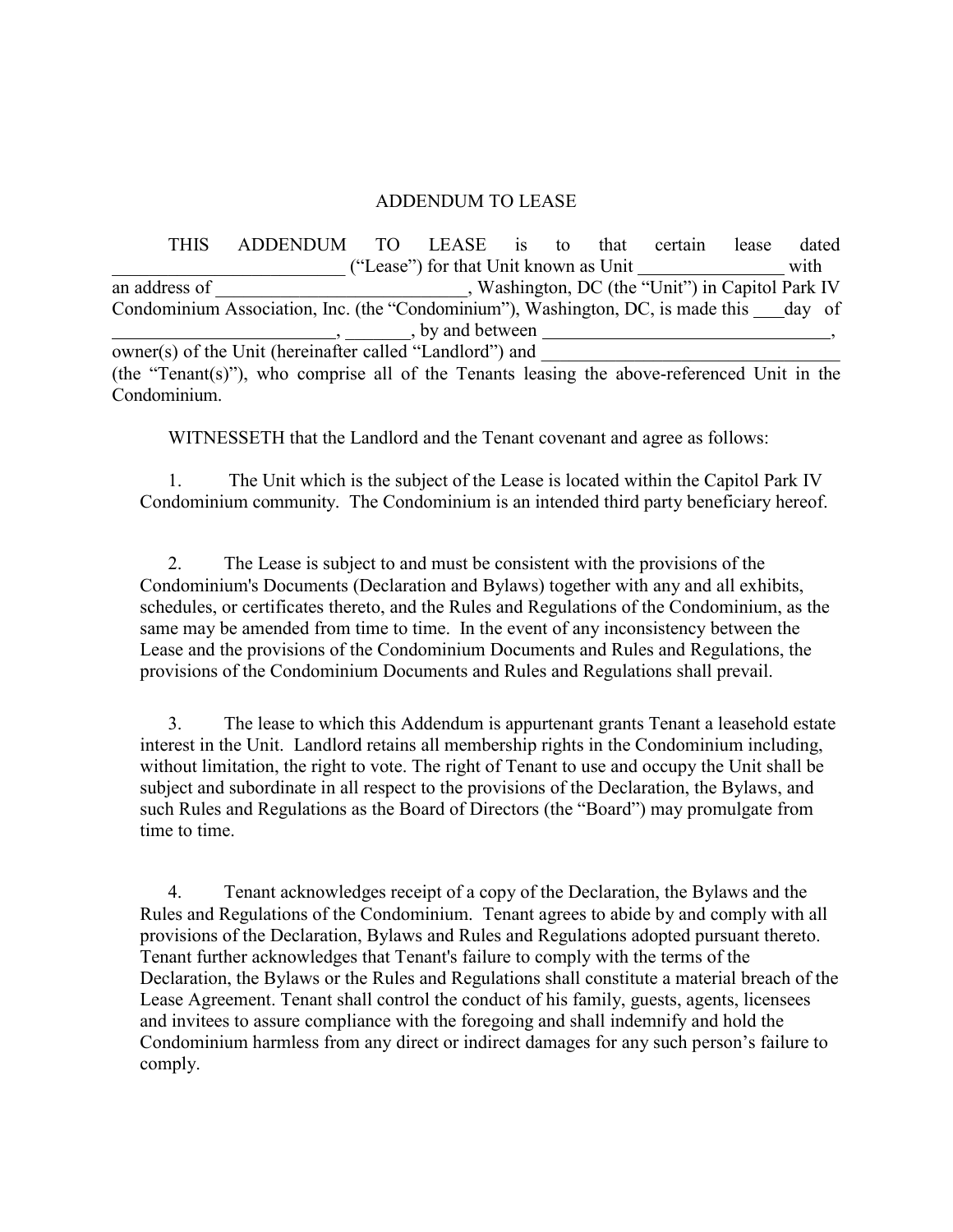## 5. Condition of Unit: Repairs: Use of Unit.

(a) The Unit is hereby acknowledged to be in a condition permitting habitation with reasonable safety and Tenant accepts said Unit in such condition. Tenant agrees to keep the Unit in a good, clean condition; to make no use or occupation of the Unit other than as stated herein; to make no alterations, additions, or changes in the said Unit or the fixtures thereof (nor to permit such to occur) without the written consent of the Landlord and the Board; to commit no waste thereon; to obey all laws, ordinances, and the Declaration, the Bylaws, and Rules and Regulations affecting the Unit; to not do or keep, or suffer to be or kept, within the Unit, anything which will increase the cost of the Condominium's or the Landlord's policy or policies of fire and/or hazard loss insurance coverage for the Unit; and to surrender the Unit at the termination hereof in like condition as when taken, reasonable wear and tear excepted.

 (b) In addition to the foregoing, Tenant specifically agrees that the use of the Unit shall conform to the following:

> (1) Right of Access. The Board or its authorized designee, on behalf of the Condominium, shall have an irrevocable right and an easement to enter Units to inspect the same or make repairs when such inspection or repairs reasonably appear necessary for public safety or to prevent damage to other Units or the Common Elements, or to enforce the provisions of the Declaration, the Bylaws and Rules and Regulations adopted pursuant thereto. Except in cases involving manifest danger to public safety or property (in which case entry may be effected immediately), the Board shall give at least twenty-four (24) hours' notice to the Owners of any Unit to be entered for the purpose of inspection or repairs. Should any Owner, after being twice given notice, fail to allow access to his or her Unit for inspection or the performance of repairs, the Board may affect such needed access at the Owner's expense. An entry by the Board or its designee, on behalf of the Condominium, for the purposes specified in this Section shall not be considered a trespass. Any cost of effecting access and any maintenance, repair or replacement made by the Board to a Unit shall be assessed against the Owner's Unit and shall become a continuing lien against the Unit and the personal obligation of the Owner pursuant to the Bylaws, and shall be collected in the same manner as an assessment.

> (2) Assignment or Subleasing. Tenant agrees and covenants not to assign, sublet or transfer said Unit, except as provided herein with respect to the leasing of one or more rooms in the Unit during a period when the Owner is also occupying the same Unit. Any attempted assignment or sublet shall be void and shall constitute a material breach of the Lease.

> (3) Use of Common Elements. The Landlord hereby transfers and assigns to the Tenant for the term of the Lease any and all rights and privileges that the Landlord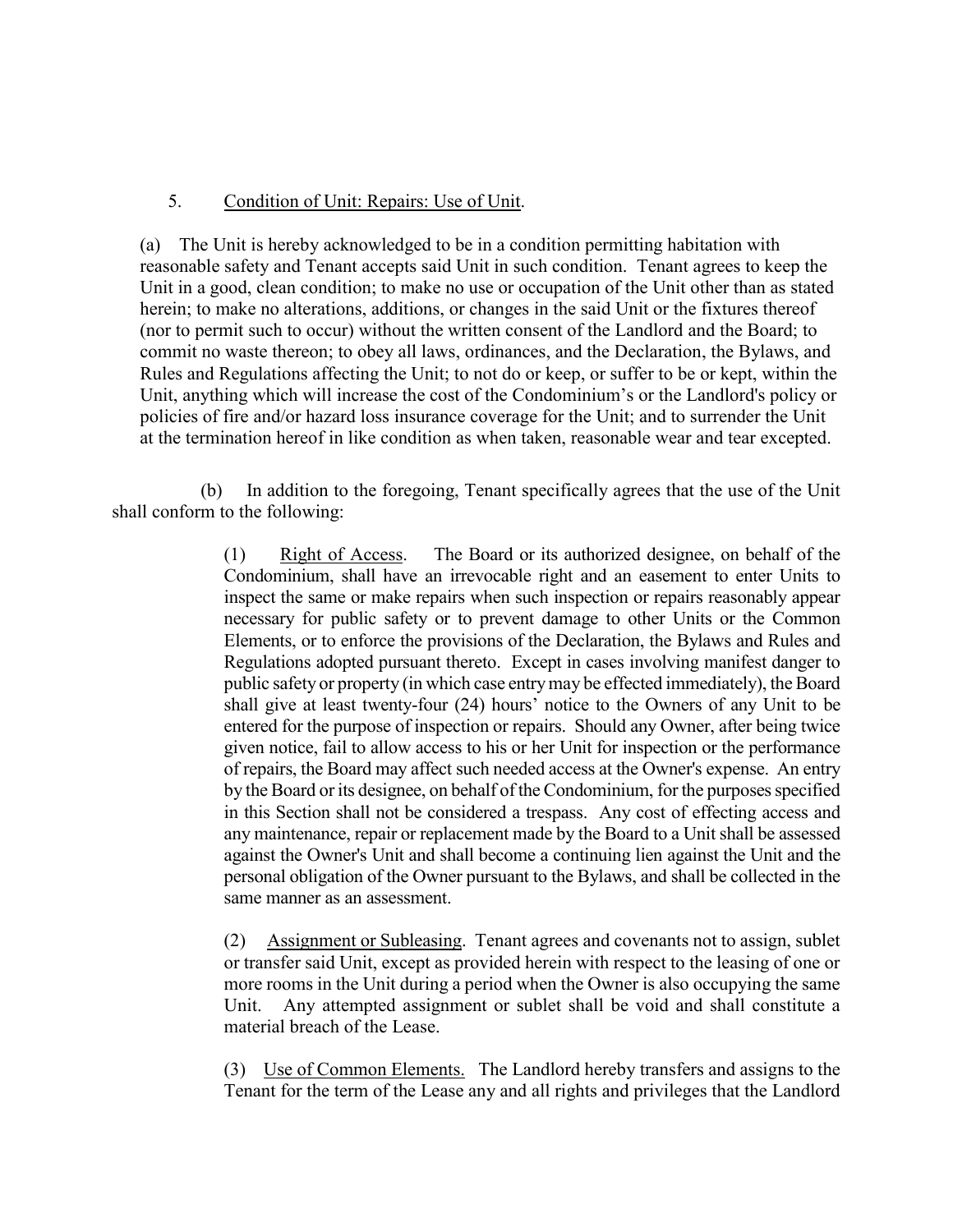has to use the common elements of the Condominium, to include, but not be limited to, the use of any and all recreational facilities and amenities. Landlord and Tenant acknowledge that the Condominium reserves the right to withhold from Tenant access to common element amenities in the event that Tenant fails to comply with any of the provisions of the Declaration, Bylaws or the Rules and Regulations of the Condominium.

(4) Remedies of the Condominium. Landlord and Tenant acknowledge that the Condominium is the Third Party Beneficiary of the Lease and this Addendum to Lease and that the Board shall, after thirty (30) days written notice to Landlord, have the power to terminate the Lease as if it were the Landlord, or to bring summary proceedings to evict the Tenant in the name of the Landlord in the event of a default by the Tenant in the performance of any provisions of the Lease or of this Addendum to Lease or the Declaration, Bylaws and Rules and Regulations of the Condominium. Landlord hereby appoints the Condominium and its agents as his or her attorney-in-fact to take all actions that it deems appropriate on his or her behalf. All costs and attorney's fees incurred by the Condominium to evict the Tenant will be assessed against the Unit and the Unit Owner thereof.

(5) Private Garnishment Right. Landlord and Tenant acknowledge that it is the responsibility of the Landlord to pay all Condominium assessments and charges levied against the Unit herein leased in accordance with the Condominium Documents. In the event of non-payment of Condominium assessments or other charges by Landlord, the Condominium, or its authorized agent, is hereby authorized by Landlord to collect all delinquent assessments and charges directly from Tenant and Tenant is hereby granted by Landlord the right to deduct such amounts paid to the Condominium from the rental due Landlord. In no event shall Tenant be required to pay the Condominium more than the amount of rent due to Landlord by Tenant in a given month, but Tenant is hereby required to pay all of the rental due to Landlord to the Condominium each month until the total amount due the Condominium is paid.

(6) Binding Effect. It is mutually understood and agreed that all the covenants and agreements contained in this Addendum to Lease shall be binding upon and inure to the benefit of their heirs, personal representatives, successors and assign of the Landlord, Tenant, and the Condominium. Further, the parties agree that all the covenants and agreements contained in this Addendum to Lease shall be deemed to be part of the Lease Agreement itself and incorporated entirely within the Lease Agreement as if included therein originally. Further, the parties agree that, in case of conflict between the Lease Agreement and this Addendum to Lease, the Addendum to Lease shall prevail. Further, the parties agree that the singular shall include the plural and the male gender shall include the female, or both male and female, whenever the context shall so require. In the event that two or more persons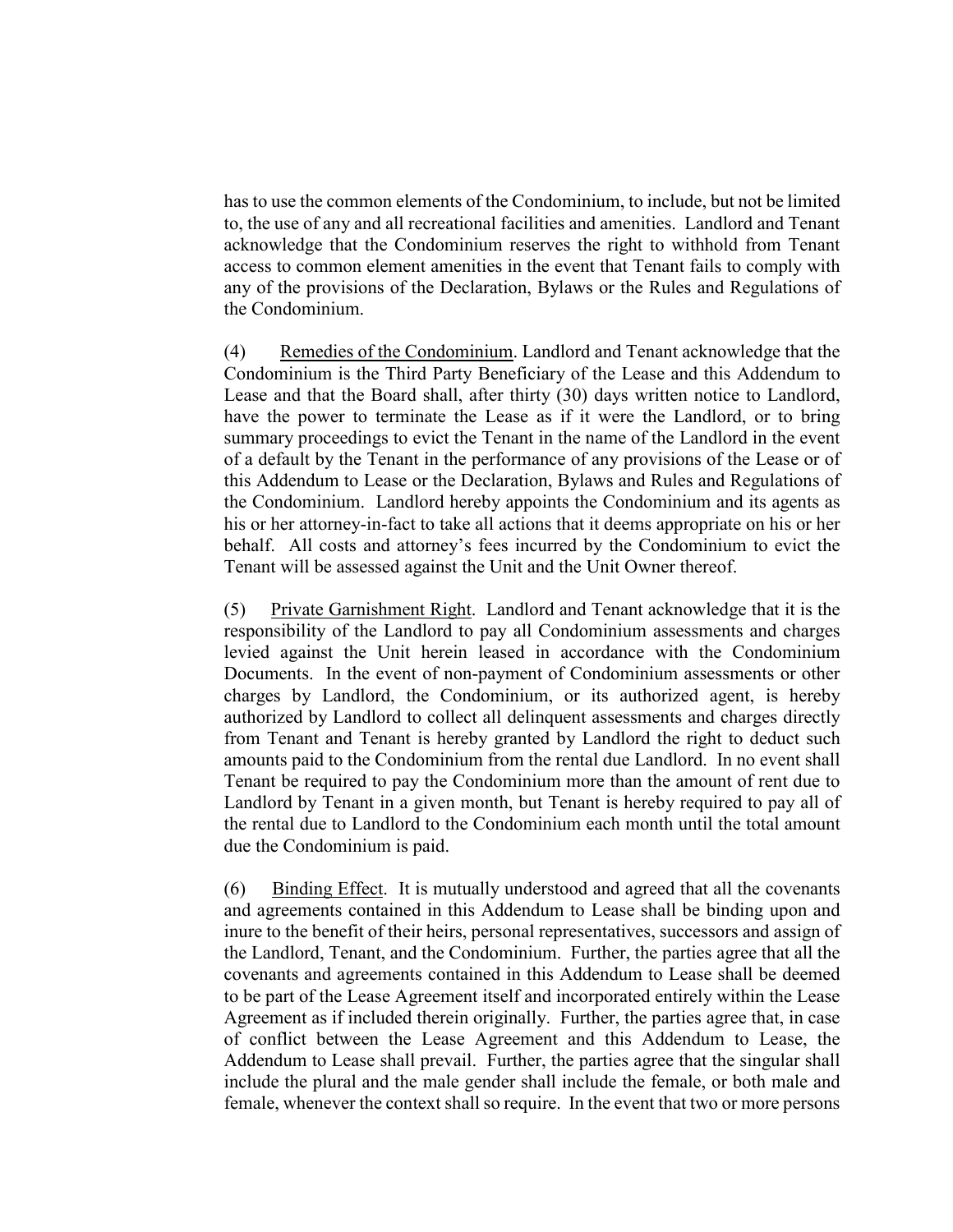or entities are listed above as Tenants, the liability of such persons or entities shall be joint and several.

(7) Severability. Should any clause, sentence, or paragraph of this Addendum to Lease violate any law, ordinance, or constitution applicable hereto, the clause, sentence or paragraph shall be null and void. However, in the event of such an invalid clause, sentence or paragraph, the remainder of the clauses, sentences, and paragraphs of this Addendum to Lease shall continue in full force and effect, as if such invalid clause, sentence, or paragraph had not originally been included herein. The captions at the beginning of each paragraph of this Addendum to Lease are for reference purposes only and are not intended to define, limit, affect, or supplement any provisions of this Agreement.

(8) Default. It is understood and agreed that this Addendum to Lease is and shall be subject in all respects to the Declaration, Bylaws, Rules and Regulations of the Condominium, and that any failure by Tenant to conform with the foregoing shall constitute a default under this Addendum to Lease which may be cured by Landlord in the manner set forth in the Lease Agreement and which may be further cured by the Condominium in the manner set forth in Paragraph 5(b)(5) hereof.

6. Tenant acknowledges that Tenant is required to obtain and maintain a renter's insurance policy which provides both property damage and liability coverage for Tenant during the term of the lease. The liability coverage provided by said policy shall be not less than \$300,000.00. Tenant shall provide Landlord with a certificate of insurance evidencing compliance with this section.Failure by a Tenant to obtain or maintain renter's insurance will be deemed a material breach of the Lease Agreement. Landlord acknowledges and states for the benefit of the Association that Landlord is responsible for ensuring that the Tenant obtains and maintains the proper renter's insurance policy referenced above. In the event that the Tenant fails to obtain or maintain a renter's insurance policy, the Landlord acknowledges that he or she is personally liable for any damage which is not covered by the Condominium's master casualty insurance policy or Landlord's insurance policy, if any. In addition, Landlord acknowledges and states for the benefit of the Condominium that in the event of an insured loss to a Unit or common element under the Condominium's master casualty insurance policy, if the loss is caused by anything in a Unit or for which the Landlord as the Unit Owner has the maintenance, repair or replacement responsibility, then the deductible amount of \$5,000.00 or such greater amount as may be permitted from time to time by the Act shall be paid by Landlord without regard to the negligence of the Landlord or his or her tenant, guest or invitee. The cost of the deductible shall constitute a lien upon the Unit and collected in the same manner as an assessment. Landlord and Tenant acknowledge and agree that in the event of an insured loss under the Condominium's master casualty insurance policy caused by the negligence or willful misconduct of Tenant, the insurance carrier has the ability and the right to subrogate any and all claims against the Tenant.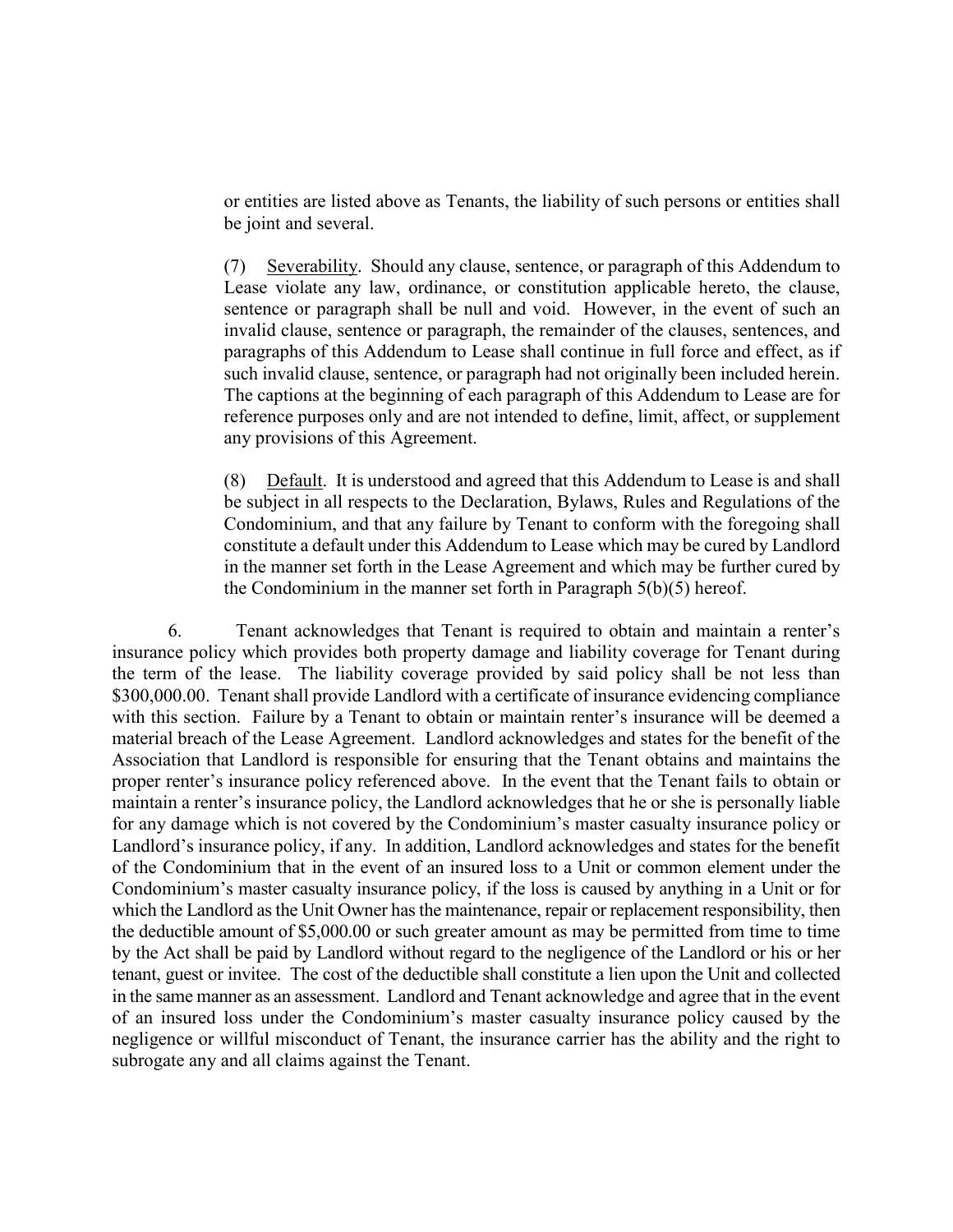7. Landlord and Tenant state for the benefit of the Condominium that there shall be no other Tenants or occupants of the Unit except as named herein. Landlord and Tenant acknowledge that the number of persons in the proposed Tenant household shall not be greater than is permitted by either the Lease or the county occupancy requirements, or the lesser thereof. The Landlord hereby transfers and assigns to the Tenant for the term of the lease, any and all rights and privileges that the Landlord has to use the common elements of the Condominium including, but not limited to, the use of any and all recreational facilities and amenities.

8. Landlord acknowledges that Landlord is required to provide the Condominium with the Landlord's current mailing address, and must notify the Condominium of any change of Landlord's address within seven (7) days of the change.

9. If Landlord does not maintain residency within a One Hundred (100) mile radius of the Condominium, Landlord shall designate the individual/company named below who has legal authority to act on behalf of Landlord in all matters relating to the rental of said Unit. Owner shall file a current Power of Attorney, Management Contract or other suitable evidence of compliance with this requirement with the Condominium's Management Office.

Designated Individual/Company:

Address:

Daytime Telephone: Evening Telephone:

10. The Lease and this Addendum to Lease shall be governed by and construed in accordance with District of Columbia law.

11. ANY VIOLATION OF ANY OF THE ABOVE PROVISIONS SHALL CONSTITUTE A MATERIAL BREACH OF THE LEASE TO WHICH THIS ADDENDUM IS APPURTENANT AND SHALL ALSO CONSTITUTE GOOD CAUSE FOR TERMINATION OF SAID LEASE AND TENANCY. Unless otherwise provided by law, proof of violation shall not require a criminal conviction but shall be BY A PREPONDERANCE OF EVIDENCE as determined in the sole judgment of the Board of Directors. Tenant consents that venue for any legal action initiated by the Unit Owner and/or Association shall be proper in any court of competent jurisdiction within Washington, DC. Furthermore, Tenant agrees that in any legal proceeding brought by Owner against Tenant, Owner may, at his/her sole discretion, allege that the rental value of the leased Unit is less than the actual rent paid by Tenant pursuant to the Lease, so that any legal action taken is not otherwise prohibited due to jurisdictional limitations.

12. Landlord and Tenant hereby agree that Landlord shall provide a copy of any Lease, Addendum to Lease, Tenant's Certificate of Insurance, and sublease or assignment if applicable, to the Condominium by delivering a copy of each to the Condominium's managing agent or the Board within ten (10) days of its execution.